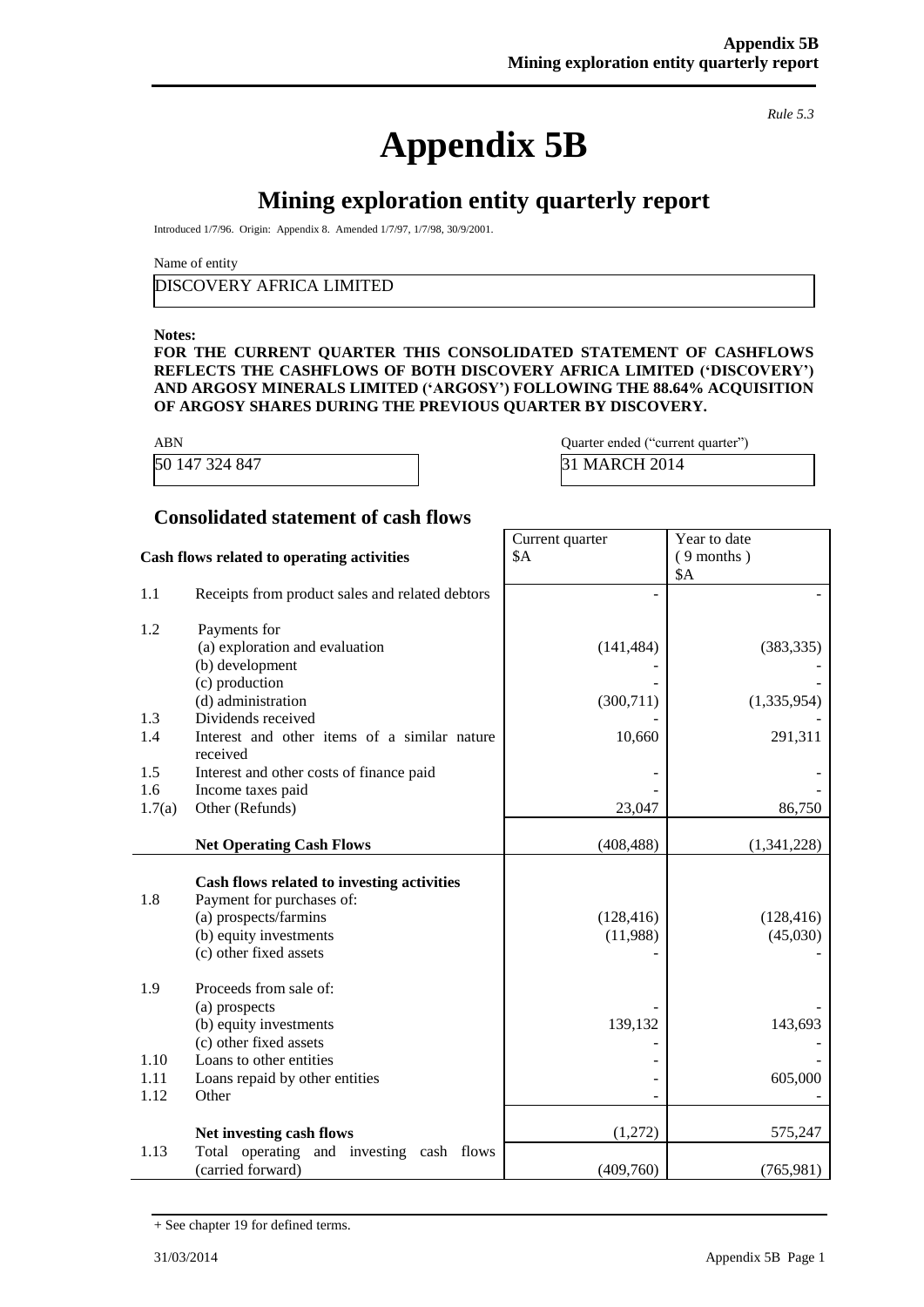#### **Appendix 5B Mining exploration entity quarterly report**

| 1.13 | Total operating and investing cash flows (brought |              |              |
|------|---------------------------------------------------|--------------|--------------|
|      | forward)                                          | (409,760)    | (765,981)    |
|      |                                                   |              |              |
|      | Cash flows related to financing activities        |              |              |
| 1.14 | Proceeds from issues of shares                    |              |              |
| 1.15 | Proceeds from sale of forfeited shares            |              |              |
| 1.16 | Proceeds from borrowings                          |              |              |
| 1.17 | Repayment of borrowings                           |              |              |
| 1.18 | Dividends paid                                    |              |              |
| 1.19 | Other $-$ Capital raising costs                   |              | (42, 673)    |
|      | Net financing cash flows                          |              | (42, 673)    |
|      |                                                   |              |              |
|      | Net increase (decrease) in cash held              | (409,760)    | (808, 654)   |
|      |                                                   |              |              |
| 1.20 | Cash at beginning of quarter/year to date         | $*1,695,601$ | $*2,093,300$ |
| 1.21 | Exchange rate adjustments to item 1.20            | (9,481)      | (8, 286)     |
|      |                                                   |              |              |
| 1.22 | Cash at end of quarter                            | 1,276,360    | 1,276,360    |

\*Section 1.20 includes cash acquired as part of the acquisition of Argosy amounting to \$59,130.

## **Payments to directors of the entity and associates of the directors Payments to related entities of the entity and associates of the related entities**

|      |                                                                  | Current quarter<br>\$A |
|------|------------------------------------------------------------------|------------------------|
| 1.23 | Aggregate amount of payments to the parties included in item 1.2 | 120,176                |
| 1.24 | Aggregate amount of loans to the parties included in item 1.10   |                        |

#### 1.25 Explanation necessary for an understanding of the transactions

Employment costs, and consultancy fees, paid to director related entities during the March 2014 quarter in relation to both Discovery Africa Limited and Argosy Minerals Limited.

### **Non-cash financing and investing activities**

2.1 Details of financing and investing transactions which have had a material effect on consolidated assets and liabilities but did not involve cash flows

On 24 March 2014 the Company issued 10,000,000 fully paid ordinary shares as part consideration for the acquisition of 100% of the issued capital in Hatua Resources (T) Limited as per the announcement made on 17 March 2014. Hatua holds 4 exploration licences located in Tanzania, which are prospective for Graphite.

2.2 Details of outlays made by other entities to establish or increase their share in projects in which the reporting entity has an interest

Nil

<sup>+</sup> See chapter 19 for defined terms.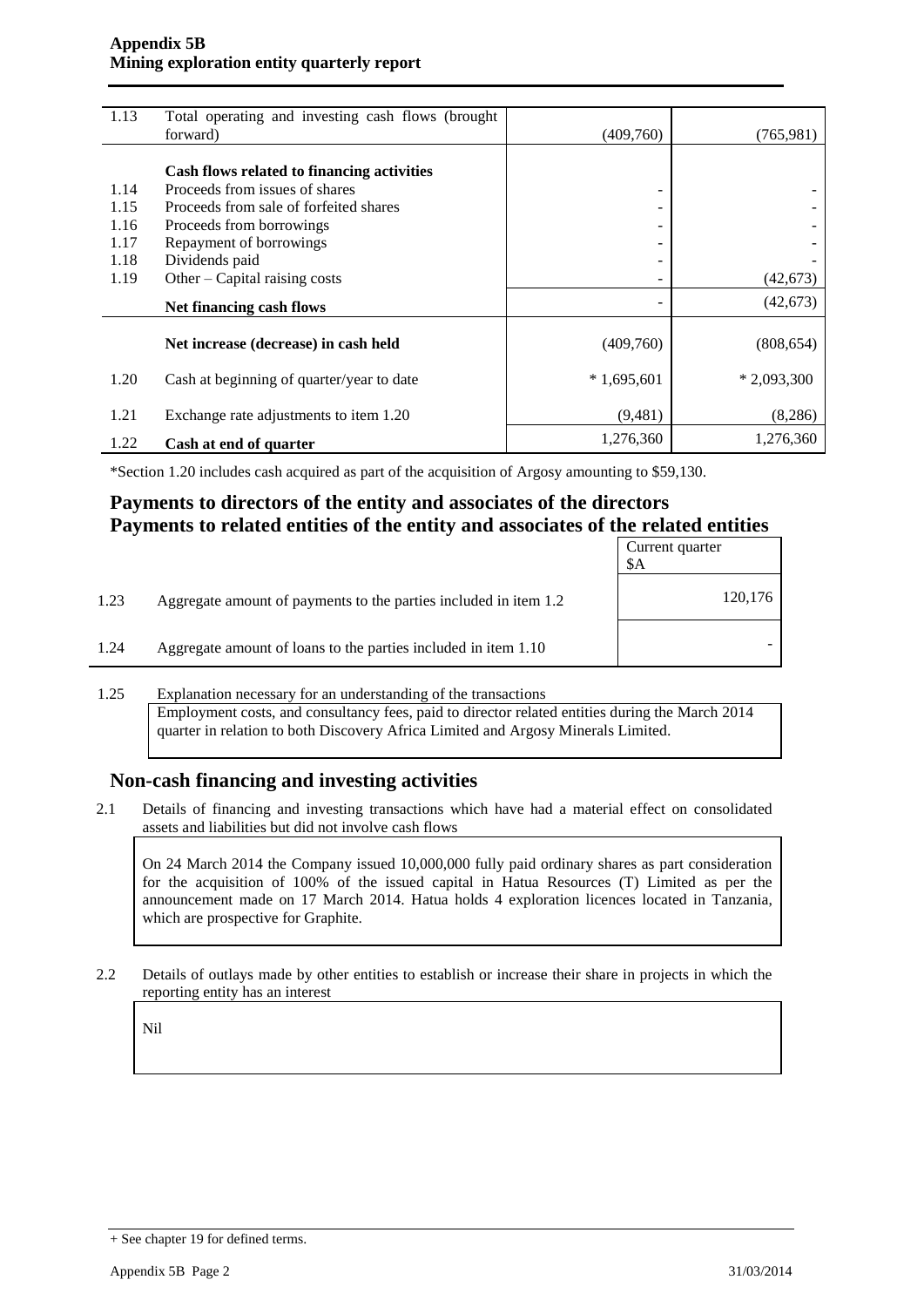## **Financing facilities available**

*Add notes as necessary for an understanding of the position.*

|     |                             | Amount available<br>\$A'000 | Amount used<br>\$A'000 |
|-----|-----------------------------|-----------------------------|------------------------|
| 3.1 | Loan facilities             |                             |                        |
| 3.2 | Credit standby arrangements | -                           |                        |

## **Estimated cash outflows for next quarter**

|     | <b>Total</b>               | 1,285*  |
|-----|----------------------------|---------|
| 4.4 | Administration             | 845     |
| 4.3 | Production                 |         |
| 4.2 | Development                |         |
| 4.1 | Exploration and evaluation | 440     |
|     |                            | \$A'000 |

\* Included in this amount is expenditure carried out by the previous Directors, amounting to \$1.13 million to 9 April 2014 (as announced on 16 April 2014) and does not include any refunds received to date.

# **Reconciliation of cash**

| Reconciliation of cash at the end of the quarter (as<br>shown in the consolidated statement of cash flows) to<br>the related items in the accounts is as follows. |                                           | Current quarter<br>\$A'000 | Previous quarter<br>\$A'000 |
|-------------------------------------------------------------------------------------------------------------------------------------------------------------------|-------------------------------------------|----------------------------|-----------------------------|
| 5.1                                                                                                                                                               | Cash on hand and at bank                  | 327                        | 146                         |
| 5.2                                                                                                                                                               | Deposits at call                          | 799                        | 1,550                       |
| 5.3                                                                                                                                                               | Bank overdraft                            |                            |                             |
| 5.4                                                                                                                                                               | Other – Bank Guarantee                    | 150                        |                             |
|                                                                                                                                                                   | Total: cash at end of quarter (item 1.22) | $*1,276$                   | *1,696                      |

\*Current quarter reconciliation of cash includes both Discovery and Argosy balances.

### **Changes in interests in mining tenements**

|     |                                                                     | Tenement                                                     | Nature of interest                                                                       | Interest at | Interest at                  |
|-----|---------------------------------------------------------------------|--------------------------------------------------------------|------------------------------------------------------------------------------------------|-------------|------------------------------|
|     |                                                                     | reference                                                    | (note (2))                                                                               | beginning   | end of                       |
|     |                                                                     |                                                              |                                                                                          | of quarter  | quarter                      |
| 6.1 | Interests in mining<br>tenements relinquished,<br>reduced or lapsed |                                                              |                                                                                          |             |                              |
| 6.2 | Interests in mining<br>tenements acquired or<br>increased           | PL 6753/2012<br>PL 7211/2012<br>PL 8526/2012<br>PL 8528/2012 | Prospecting Licence<br>Prospecting Licence<br>Prospecting Licence<br>Prospecting Licence |             | 100%<br>100%<br>100%<br>100% |

<sup>+</sup> See chapter 19 for defined terms.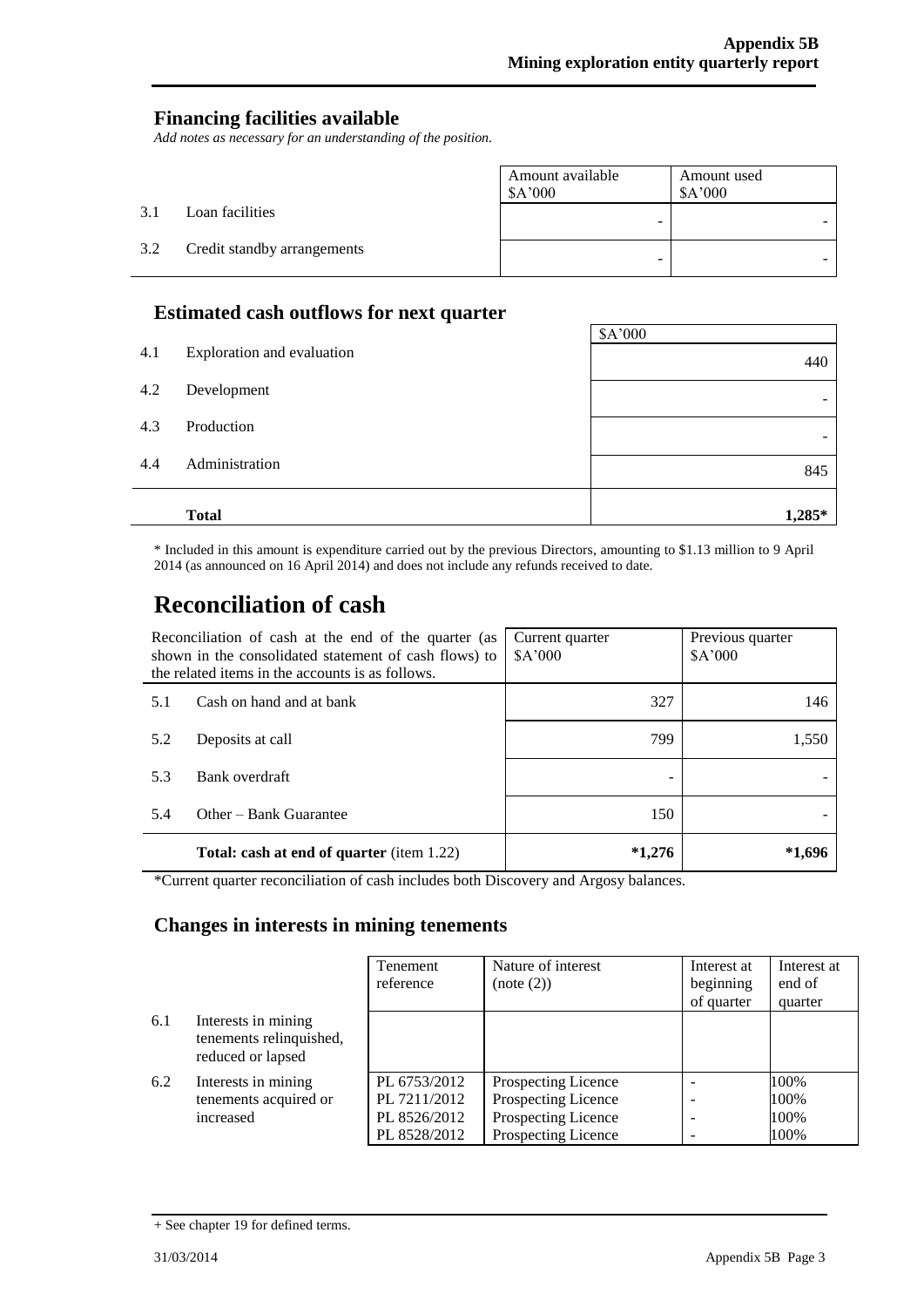#### **Issued and quoted securities at end of current quarter**

*Description includes rate of interest and any redemption or conversion rights together with prices and dates.*

|                           |                                                                                                                                      | Total number                          | Number<br>quoted         | Issue price per security<br>(see note 3) (cents) | Amount paid up per<br>security (see note 3)<br>(cents) |
|---------------------------|--------------------------------------------------------------------------------------------------------------------------------------|---------------------------------------|--------------------------|--------------------------------------------------|--------------------------------------------------------|
| 7.1                       | Preference +securities<br>(description)                                                                                              | ÷,                                    | $\overline{a}$           |                                                  |                                                        |
| 7.2                       | Changes during quarter<br>(a) Increases through<br>issues<br>(b) Decreases through<br>returns of capital, buy-<br>backs, redemptions |                                       |                          | ÷,                                               |                                                        |
| 7.3                       | <sup>+</sup> Ordinary securities                                                                                                     | 172,734,698                           | 172,734,698              | FP                                               | <b>FP</b>                                              |
| 7.4                       | Changes during quarter<br>(a) Increases through<br>issues                                                                            | 10,000,000                            | 10,000,000               | Deemed issue price of<br>\$0.03 (3 cents)        | Deemed issue price<br>of \$0.03 (3 cents)              |
|                           | (b) Decreases through<br>returns of capital, buy-<br>backs                                                                           |                                       |                          |                                                  |                                                        |
| 7.5                       | <sup>+</sup> Convertible debt<br>securities (description)                                                                            |                                       | $\overline{\phantom{0}}$ | ÷                                                |                                                        |
| 7.6                       | Changes during quarter<br>(a) Increases through<br>issues                                                                            |                                       |                          |                                                  |                                                        |
|                           | (b) Decreases through<br>securities matured,<br>converted                                                                            |                                       |                          |                                                  |                                                        |
| 7.7                       | <b>Options</b> (description<br>and conversion factor)                                                                                |                                       |                          | <b>Exercise</b> price                            | <b>Expiry date</b>                                     |
|                           |                                                                                                                                      | 43,998,005<br>12,500,000<br>5,000,000 | 43,998,005               | \$0.20<br>\$0.09<br>\$0.09                       | 23 December 2016<br>13 June 2017<br>30 November 2018   |
| 7.8                       | Issued during quarter                                                                                                                | 1,100,000                             |                          | \$0.20                                           | 23 December 2016                                       |
| 7.9                       | <b>Exercised</b> during<br>quarter                                                                                                   |                                       |                          |                                                  |                                                        |
| 7.10<br>$\overline{7.11}$ | Expired during quarter<br><b>Debentures</b>                                                                                          |                                       |                          |                                                  |                                                        |
|                           | (totals only)                                                                                                                        |                                       |                          |                                                  |                                                        |
| 7.12                      | <b>Unsecured notes</b><br>(totals only)                                                                                              |                                       |                          |                                                  |                                                        |

<sup>+</sup> See chapter 19 for defined terms.